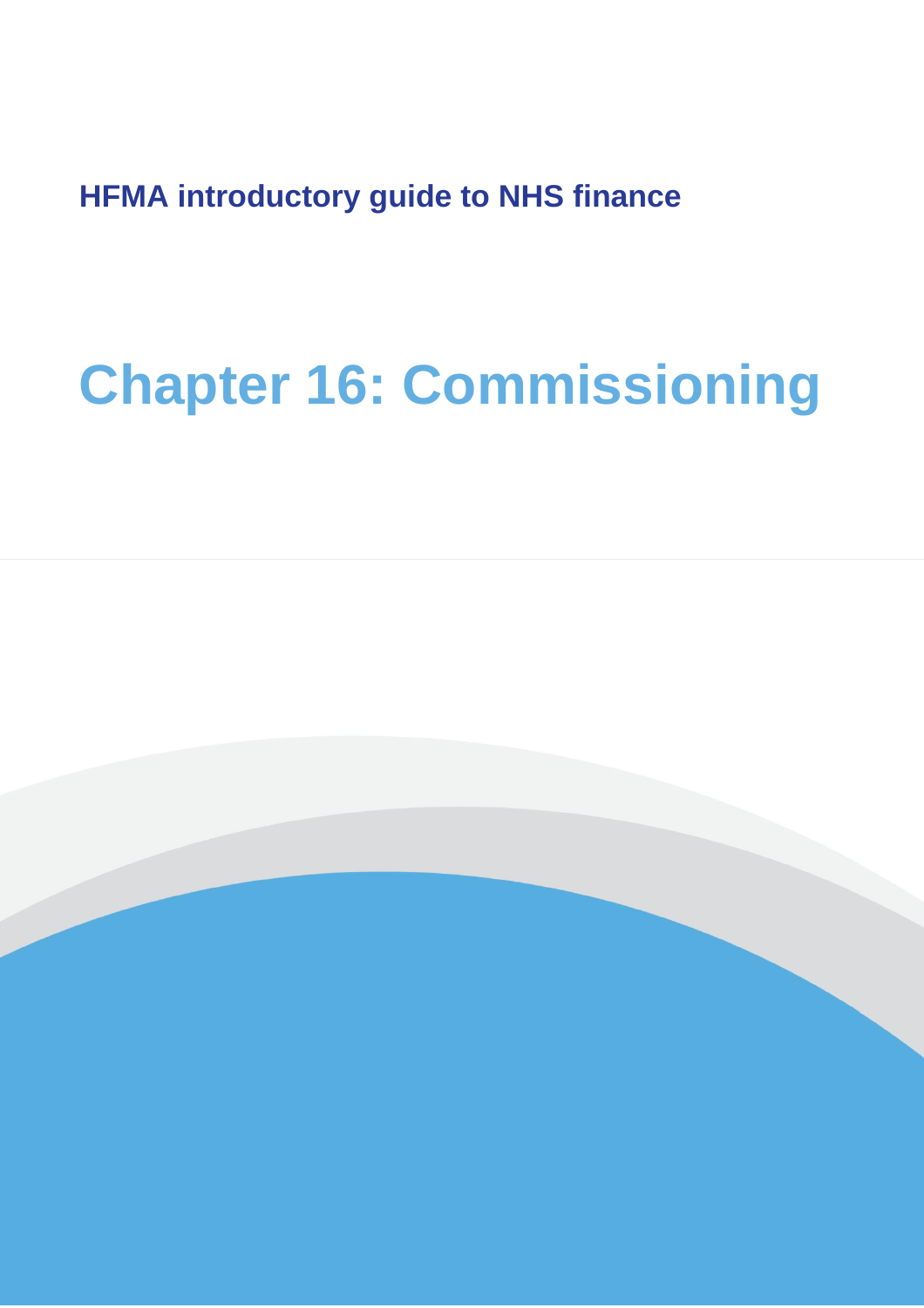## **Chapter 16: Commissioning**

### **Overview**

**This chapter explains what commissioning is, what it aims to achieve and what it involves in practice. In particular it works through the 'commissioning cycle' and explains what each step involves.**

## **16.1 What is commissioning?**

The Department of Health and Social Care has described commissioning as 'the process of ensuring that the health and care services provided effectively meet the needs of the population. It is a complex process with responsibilities ranging from assessing population needs, prioritising health outcomes, procuring products and services, and managing service providers'. However, what it boils down to in practice is commissioners negotiating agreements with service providers (in the NHS, private and voluntary sectors) to meet the health needs of a particular population. Contracting is one element of the commissioning process, as can be seen later in the chapter, in figure 7.

## **16.2 The aim of commissioning**

Service quality is the focus for NHS commissioners and the organising principle that underlies all that they do. This means that the overarching goals for commissioning are to achieve the following within available funds:

- improved health outcomes
- reduced health inequalities
- improved provider quality
- increased productivity.

Commissioners are constrained by the fact that demand for healthcare always exceeds the level of funds available and so there is a need for them to make choices and to prioritise availability of services. This involves a focus on local needs, targets and desired outcomes together with reviewing services in the search for greater effectiveness, economy and efficiency. As a result, not all NHS services are available everywhere in the same way.

NHS commissioners are also expected to achieve improvements in relation to the five domains set out in the *NHS outcomes framework*<sup>226</sup> and follow national planning guidance issued each year.

#### **NHS outcomes framework domains**

- Domain 1 Preventing people from dying prematurely.
- Domain 2 Enhancing quality of life for people with long-term conditions.
- Domain 3 Helping people to recover from episodes of ill health or following injury.
- Domain 4 Ensuring that people have a positive experience of care.
- Domain 5 Treating and caring for people in a safe environment; and protecting them from avoidable harm.

<sup>226</sup> NHS Digital, *[NHS outcomes framework,](https://digital.nhs.uk/data-and-information/publications/statistical/nhs-outcomes-framework)* February 2021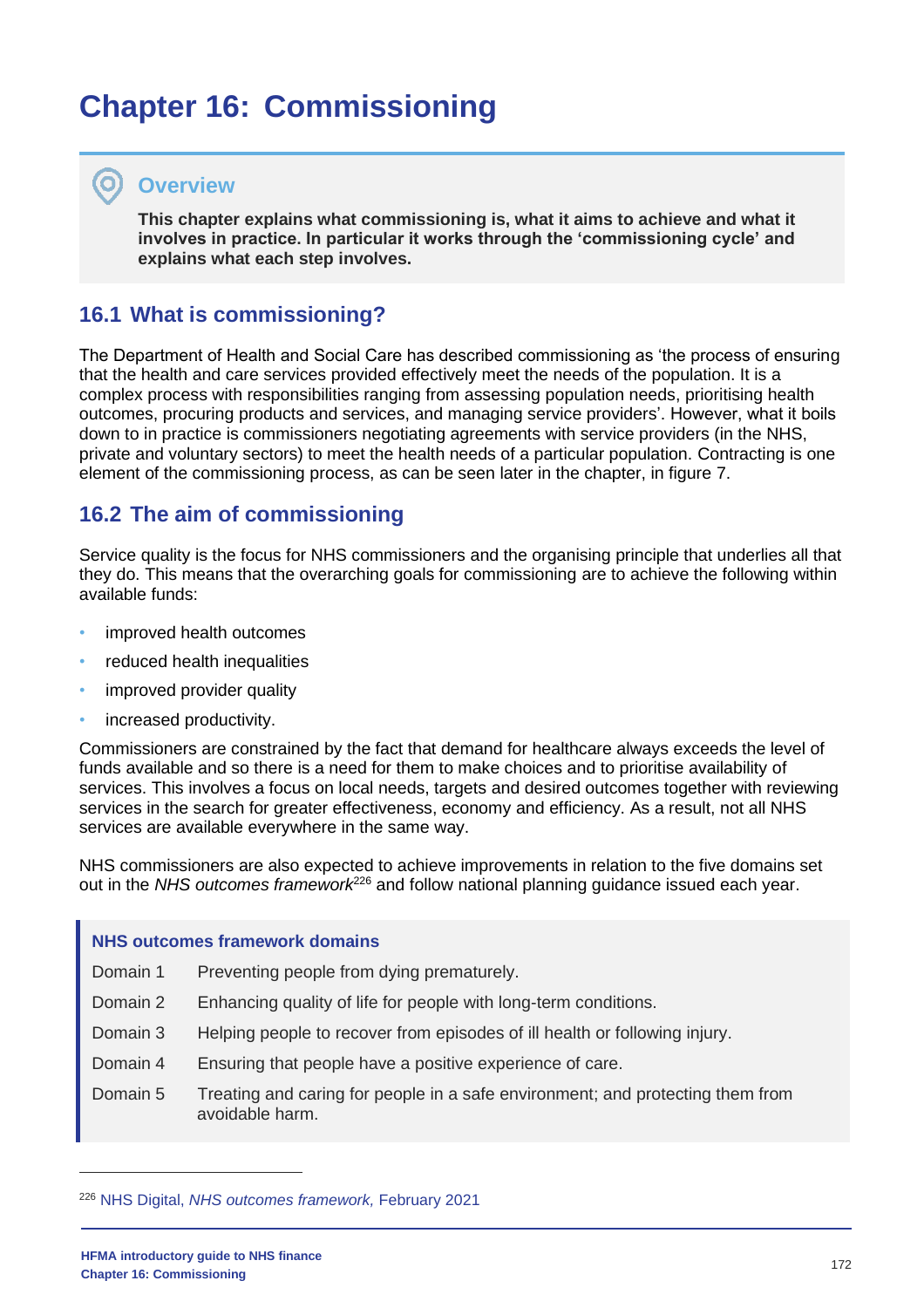## **16.3 The commissioning cycle**

Commissioning does not follow a pre-set template and cannot be done once and forgotten about – rather it is a continuous process with many different elements. It is only by going through the entire process – often referred to as 'the commissioning cycle', that a realistic commissioning plan can be drawn up and an associated budget developed. This cycle is shown below in diagrammatic form<sup>227</sup>:





These activities are usually grouped into three key phases – planning, procurement and managing/ monitoring.

#### **Planning**

#### **Assessing health needs**

Assessing health needs involves planning ahead so that an integrated care system (ICS), and the organisations within it, know what services are needed to meet the requirements of the population served. This cannot be done in isolation – commissioners must work with others across the ICS and within the wider community (for example, local authority and public health professionals, local authority Health and Wellbeing Boards (HWBs), patients and the local community) to gather the

<sup>227</sup> Adapted from a version that appeared in the Department of Health's 2006 guidance *Health reform in England: update and commissioning framework*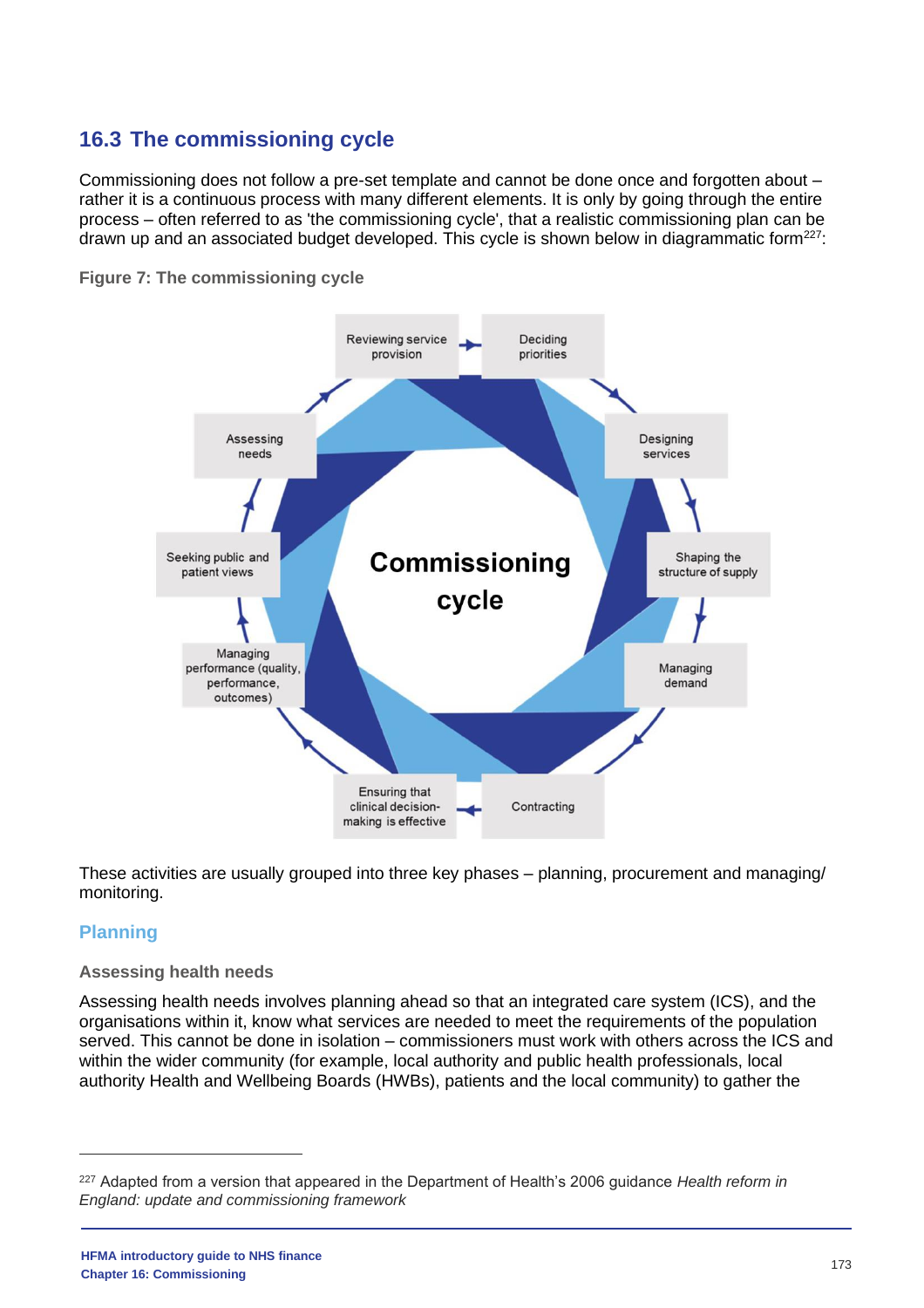information they need. Providers should also be involved in this process to highlight areas where services could be developed or challenges that need addressing such as waiting lists, for example.

In looking at needs, it is important that the focus is on commissioning services that will result in good patient outcomes. For example, the test of effective commissioning for knee operations could be whether or not patients can return to work or drive again rather than the number of operations that are carried out over a set period of time. As we will see later, this outcomes focus involves thinking about developing new and innovative ways of contracting which incentivises providers to deliver the desired outcomes.

There are a number of tools that can help commissioners to decide where to focus attention which cover both individual organisations and wider population management for local systems, including:

- benchmarking data for example, through the NHS Benchmarking Network who carry out a wide range of benchmarking projects across commissioning and provider sectors
- CCG outcomes indicator set produced and maintained by NHS Digital, this provides comparative information about the quality of health services commissioned and health outcomes achieved. It contains indicators from the NHS outcomes framework that can be broken down to CCG level and other additional indicators – for example, linked to the National Institute for Health and Social Care Excellence's (NICE) quality standards
- system transformation diagnostic reports which draw on a wide range of information sources and datasets from across the NHS and local government to identify high-impact areas where system level focus could improve outcomes and performance
- atlas of variation maps that place health economies into quintiles of performance for individual outcome and efficiency measures.

**Reviewing service provision and identifying gaps or areas where change is needed**

This stage involves:

- looking at outcomes from services in other words, are services delivering what they should?
- reviewing the latest guidance and assessing its impact for example, from NICE
- analysing feedback from service users
- being aware of any guidance or recommendations that inspectors or regulators have issued for example, CQC
- using the local Joint Strategic Needs Assessment (JSNA) and the Joint Health and Wellbeing Strategy (JHWS) – both led by the HWB established by the local authority (see chapter 8).

#### **Deciding priorities**

This involves commissioners taking decisions within their ICSs about exactly how to spend the limited pot of money that they have available. Inevitably, not all needs can be met and so relative priorities must be established in a logical and objective way. Commissioners need to link these decisions to national priorities, performance targets (national and local), business rules (how providers of NHS services are reimbursed) as well as their overall objectives, plans and budgets. They must also take account of patient choice and the views of the local community and other partners. Another consideration is the need for openness and transparency in the approach to deciding priorities so that everyone can understand why decisions are made and see that the approach is objective and impartial.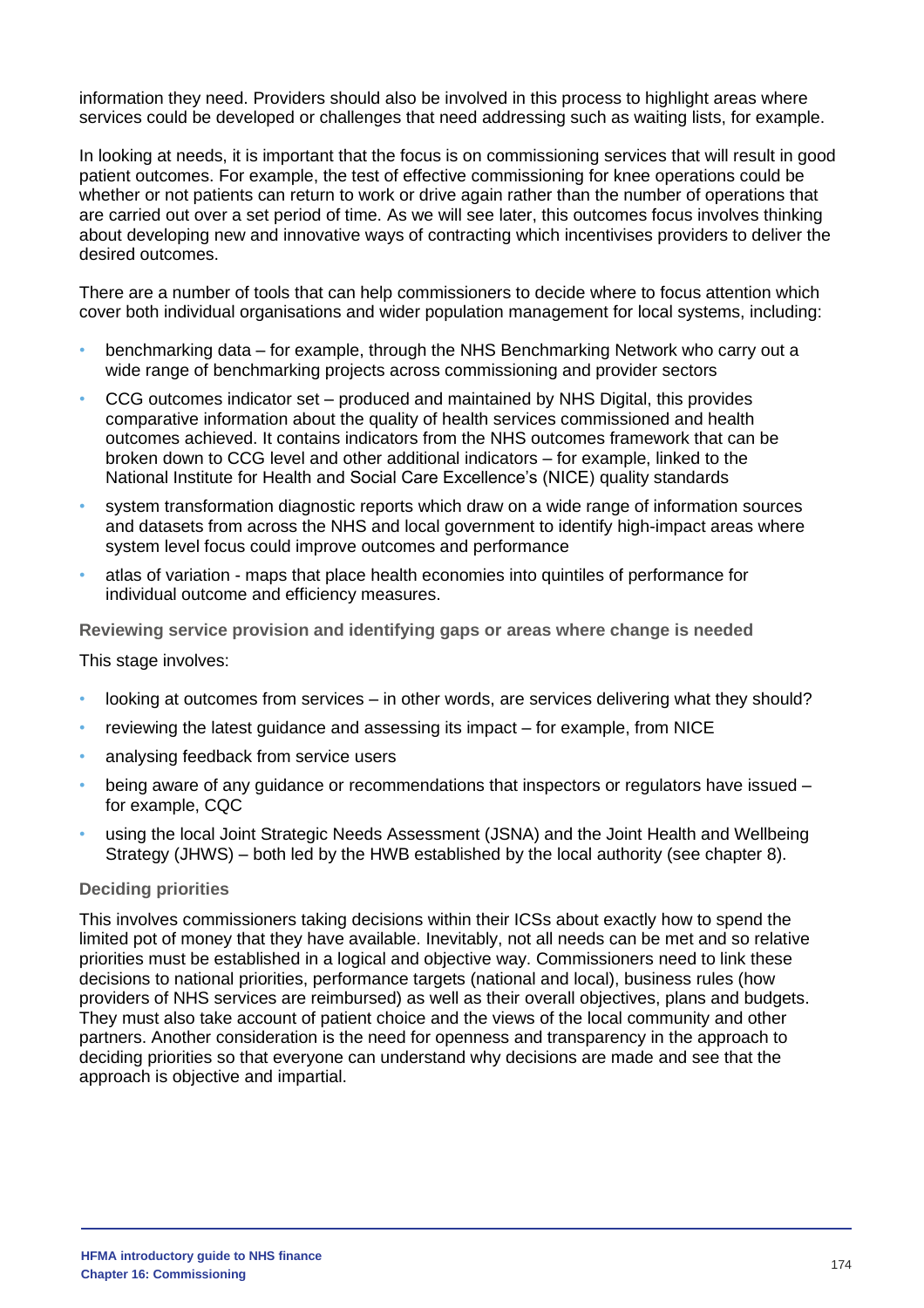#### **Procurement**

Once planning has been carried out, the next stage is for commissioners to contract for the services that are required whilst bearing in mind the need to provide for both competition and patient choice. This may involve a procurement exercise that will take into consideration those services already provided and the underlying relationship with service providers themselves.

#### **Designing services**

The first step in this process is to ensure that the way services are designed is in line with the agreed priorities. This may involve reshaping the way things are delivered in consultation with ICS partners, GP practices and other providers. This is where NHS England and NHS Improvement's commissioning guidelines and model care pathways fit in.

#### **Shaping the structure of supply**

Once commissioners are clear about what it is they want to buy they need to make sure this is specified clearly so that service providers know exactly what they are expected to deliver. In some instances, commissioners may also need to encourage changes in provision to meet the requirements of their population – for example, so that services are provided closer to home or in different ways or to fill gaps in the range of services available. This involves working with ICS partners, local authorities and potential service providers to:

- develop service specifications
- understand any barriers that might prevent potential providers from coming forward and (in some cases and where it is appropriate) addressing them
- identify incentives that could stimulate supply for example, using multi-year contracts that recognise that the level of work will increase gradually, or that service changes will be incremental or staged.

#### **Managing demand whilst ensuring appropriate access to care**

Managing demand is one of the trickiest aspects of commissioning as the care and services that patients need during the year must be matched with contracts that are agreed in advance, available capacity and financial resources. Effective demand management is therefore inextricably linked to shaping the supply of services and ensuring that the services that are available are clinically appropriate. It also involves reducing clinical variation in referrals made by GPs and in consultants' clinical practice.

Patient activity tends to be classified in two main ways – non-elective and elective:

- non-elective activity is the consequence of individuals feeling unwell, becoming unwell or having accidents and may occur as patient attendance at GP practices, urgent care centres or accident and emergency departments, either self-presenting or conveyed via the ambulance service. Patients may subsequently require admission to secondary or tertiary care for further investigation or treatment. Generally speaking, non-elective activity has to be dealt with at the time of presentation and is inherently unpredictable
- as the name suggests, elective or planned care consists of interventions or interactions that are known about and planned in advance. At primary care level this may be through regular appointments, follow ups or health checks. In relation to community and outpatient services it consists of booked appointments, while at secondary and acute care it will be planned admissions for procedures or investigations. NHS providers plan elective care in conjunction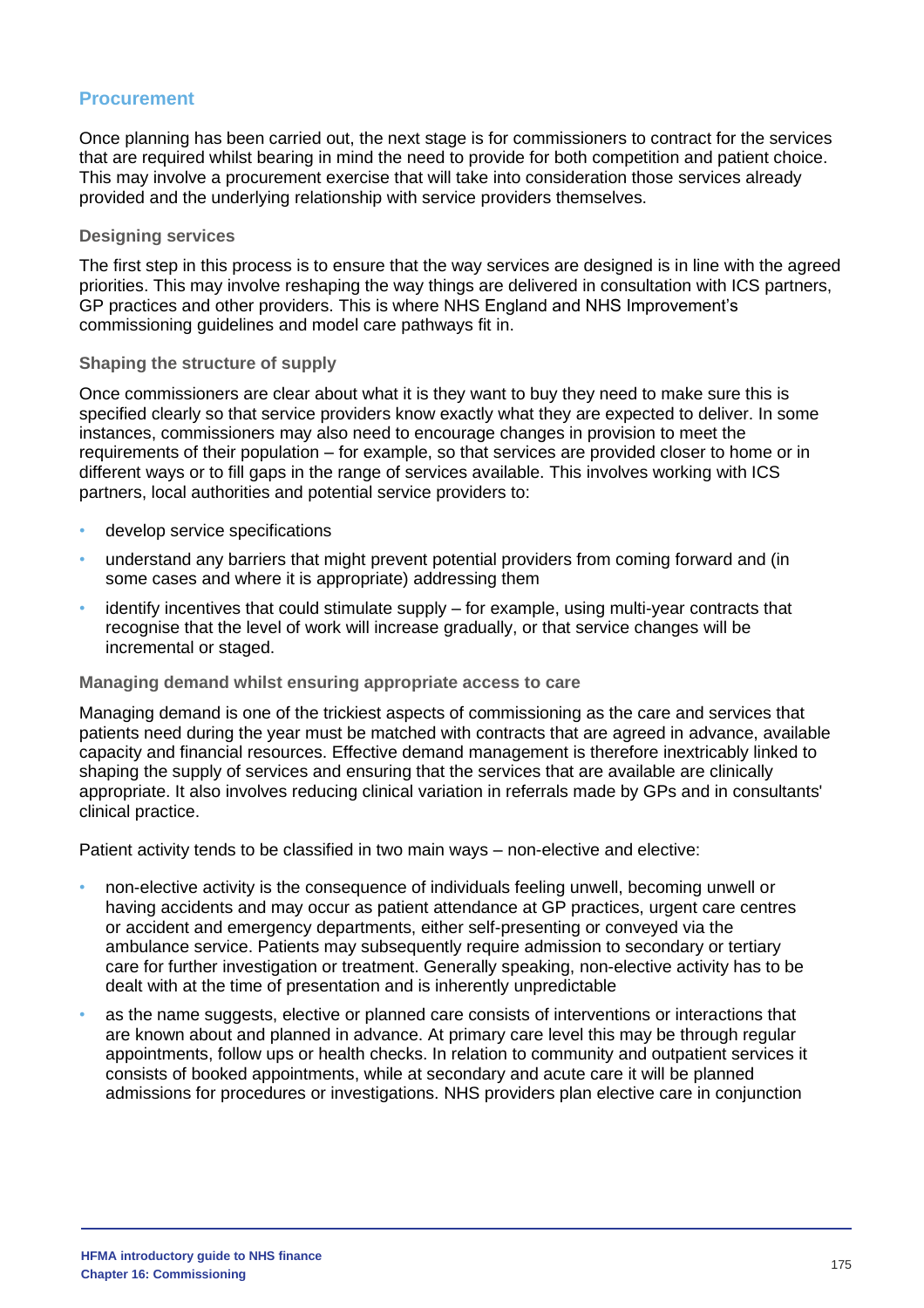with assessments of their capacity but this can be affected by increases in non-elective patient activity which reduces overall system capacity.

In practical terms, managing demand means that commissioners must:

- have access to reliable, timely activity monitoring information for example, in relation to referral patterns
- anticipate in-year changes for example in screening programmes, care pathways, new providers, NICE guidance
- have activity management plans in place
- identify and follow best practice
- ensure that enough resources are devoted to health promotion and education, preventative measures and communication
- have effective communication plans in place for example, the use of social media to encourage patients to access the appropriate part of the healthcare system
- be prepared to review services for effectiveness and value for money, and restrict access to or decommission services that give less benefit.

Increasingly, commissioners also look beyond the costs of individual treatments that may be needed during a year to consider the likely total cost of patient care across several years (this may include social care costs). There are a number of tools and techniques that commissioners can use to 'join up' information so that they can assess future demand in this way – for example:

- risk stratification to identify patients with long term conditions who may need closer management or those who use hospital services regularly and are more likely to have re-admissions
- predictive modelling by identifying the probability of future events affecting groups of patients, interventions can be planned and executed.

#### **Contracting**

Contracting is a key stage in any procurement process but, unlike other sectors of the economy, the NHS uses a standard contract<sup>228</sup> for the commissioning of all NHS clinical services (except primary care<sup>229</sup>). This contract can be adapted to suit a broad range of services and delivery models – in other words the standard contract provides a framework that can then be added to locally.

The healthcare services that are covered by the contract may be provided by NHS or other public or private sector providers (i.e. by 'any qualified provider'). Contracts should be signed before the start of the financial year with any disputes resolved swiftly. Contracts have traditionally taken a variety of forms, from 'block<sup>230</sup>' to 'cost per case'. In the longer term, block arrangements are generally constrained by capacity, whilst cost per case arrangements can flex to meet demand. In the short term, both will be constrained by capacity to meet the expected levels of activity. Commissioners must enforce the standard terms of the contract.

The Covid-19 pandemic meant that all contracts were moved onto a block payment basis, as activity levels were dramatically affected. These arrangements remained in place until March 2022. From 1 April 2022, the majority of contracts moved on to an aligned payment and incentive approach. This

<sup>228</sup> NHS, *[2021/22 NHS Standard Contract](https://www.england.nhs.uk/nhs-standard-contract/21-22/)*, May 2021

<sup>&</sup>lt;sup>229</sup> The standard contract is not used for primary care services provided by GPs, dentists, opticians and community pharmacists – these are governed by separate contracts and form part of NHS England and NHS Improvement's direct commissioning activities – see chapters 4 and 6 for more details.

<sup>&</sup>lt;sup>230</sup> Largely based on historical patterns of care, a block contract allows a healthcare provider to receive a 'lump sum' payment to provide a service irrespective of the number of patients treated or the type of treatment provided.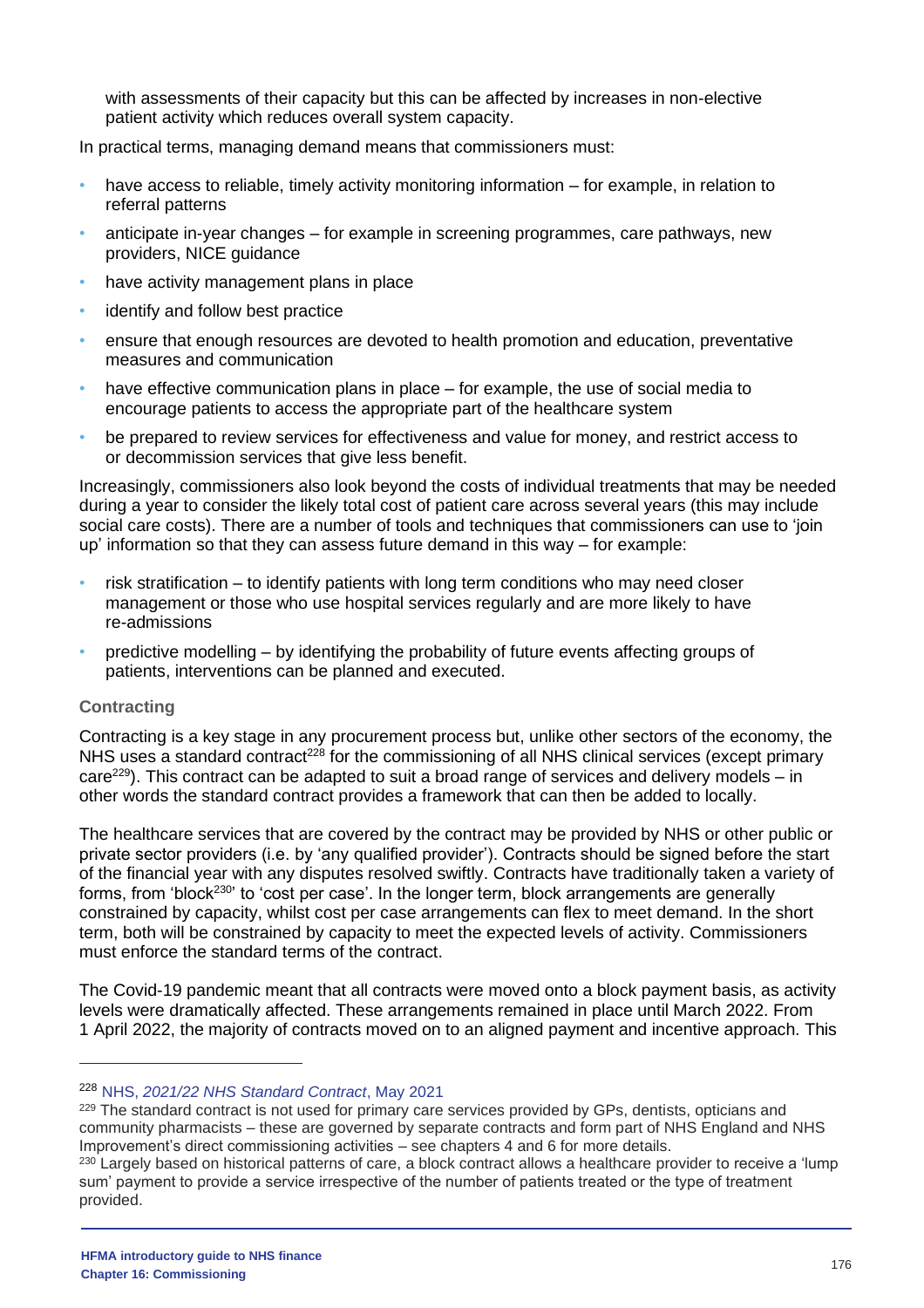model consists of a fixed payment that covers the majority of activity, with a variable element to incentivise particular policy priorities.

See chapter 19 for more about how NHS services are paid for.

NHS England and NHS Improvement is responsible for reviewing and updating the standard contract documentation. Details are available on its website.

In letting contracts, commissioners must also consider how and when to introduce competition to improve services. To help commissioners in this area NHS England and NHS Improvement have developed choice and competition guidance<sup>231</sup>.

It is recognised that competition does not support the collaborative approach of ICSs. NHS England and NHS Improvement have consulted on changes to procurement rules<sup>232,233</sup> to reduce unnecessary competitive tenders and support the development of partnerships.

#### **The role of GPs**

With their detailed knowledge of patients' needs, GPs are at the forefront of demand management, specifying services and developing new care pathways. They can also influence how their patients behave – for example, by encouraging self-care and preventative measures and by educating them about which services should be accessed when (for example, when to use pharmacy services rather than minor injuries units). This can help reduce the number of referrals and improve the overall quality of patient care.

However, GPs also need to be mindful of actual and potential conflicts of interest. There are two central issues here: individual commissioning decisions taken by GPs and commissioning decisions taken by the CCG and wider ICS.

It is important to promote the choices open to patients, particularly if the GP is also a service provider. For example, the GP may be part of a consortium that operates a private clinic to which patients could be referred. It would therefore be appropriate for a patient to be made aware of these facts so that they can take this into consideration when making a decision about their treatment or care.

On a larger scale, there is the potential for conflicts of interest to arise in commissioning decisions taken by CCGs and ICSs – for example, in relation to service reconfiguration. This can be particularly challenging when redesigning local services where those who provide the services may also be involved in the decision making around what is needed.

#### **Managing and monitoring**

#### **Ensuring effective clinical decision-making**

Although contracts are agreed by NHS England and NHS Improvement or CCGs, each referral that a primary care clinician (usually a GP) makes is effectively a mini commissioning decision that commits money. Ideally, those making these decisions need to:

- recognise the broader context
- be aware of service options
- be able to justify their decisions

<sup>231</sup> Monitor, *[Procurement, choice and competition in the NHS](https://www.gov.uk/government/collections/procurement-choice-and-competition-in-the-nhs-documents-and-guidance)*, May 2014

<sup>232</sup> NHS, *[NHS provider selection regime: consultation on proposals,](https://www.england.nhs.uk/publication/nhs-provider-selection-regime-consultation-on-proposals/)* February 2021

<sup>233</sup> Department of Health and Social Care, *[Provider selection regime: supplementary consultation](https://www.gov.uk/government/consultations/provider-selection-regime-supplementary-consultation-on-the-detail-of-proposals-for-regulations) on the detail [of proposals for regulations,](https://www.gov.uk/government/consultations/provider-selection-regime-supplementary-consultation-on-the-detail-of-proposals-for-regulations)* February 2022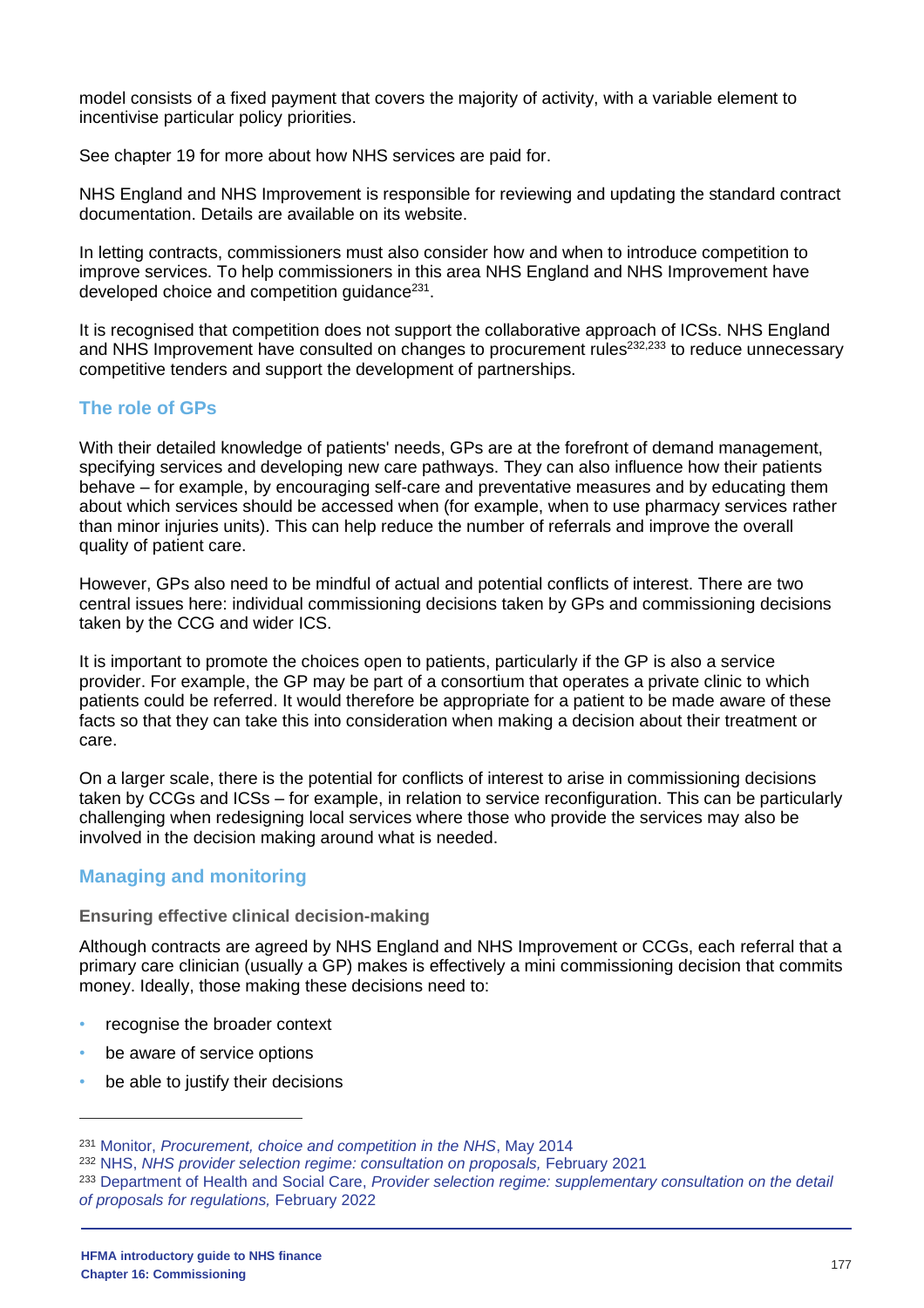- accept peer review of performance
- understand the implications of their decisions.

In reality, most clinicians will make a decision based on their clinical judgement and the needs of the patient. The CCG therefore plays an important role in providing clear thresholds and pathways to enable the GP to refer patients into the right service, once the level of need is established.

#### **Managing performance**

Commissioners need to ensure that the services they have bought are delivered in line with the specifications they set out in their contracts in terms of quality, quantity, and price. They must also review performance in relation to:

- achieving national standards
- quality the NHS standard contract between commissioners and providers allows for a proportion of providers' income to be conditional on quality, innovation and the achievement of local quality improvement goals
- never events there is a national set of 'never events'234 that must be included as part of contract agreements with providers. Any such events must be reported to the CQC via the national reporting and learning system235 as well as to the relevant commissioner. Examples include wrong site surgery; retained instrument post operation; wrong route of administration of medication and a patient falling from a poorly restricted window
- key performance indicators regular review of performance against national and local key performance indicators (for example, the time taken from referral to the commencement of treatment) helps to keep service delivery on track and identify potential issues for greater focus
- outcomes the achievement of defined outcomes for patients are closely monitored. For example, review time against minimum cluster review periods for mental health patients
- activity management for example, analysing referrals to providers or agreeing an extension to a provider's waiting list to keep activity within the agreed contract.

#### **Undertaking patient and public feedback**

Every CCG has a duty to prepare an operational plan before the start of each year that shows how it intends to use its budget and improve outcomes for patients. These plans are prepared with ICS partners to ensure consistency across all organisations in terms of priorities and assumed activity levels. As mentioned earlier, these plans are discussed with the relevant HWB to ensure that they reflect the JSNA and JHWS. CCGs (and NHS England and NHS Improvement) are also under a duty to ensure that people who receive services 'are involved in its planning and development, and to promote and extend public and patient involvement and choice.' This means making use of patient satisfaction surveys and using these to inform the next commissioning round. To ensure that this information is available, the requirement for patient feedback is often built into service specifications.

## **16.4 Effective commissioning**

To be effective commissioners need to:

- have the necessary skills and experience (either themselves or via commissioning support units/ services – see chapter 4)
- engage with a broad range of clinicians

<sup>234</sup> NHS England, *[Revised never events policy framework](https://www.england.nhs.uk/patientsafety/wp-content/uploads/sites/32/2015/04/never-evnts-pol-framwrk-apr2.pdf)*, March 2015 <sup>235</sup> NHS Improvement, *NRLS reporting,* [accessed April 2022](https://report.nrls.nhs.uk/nrlsreporting/Default.aspx)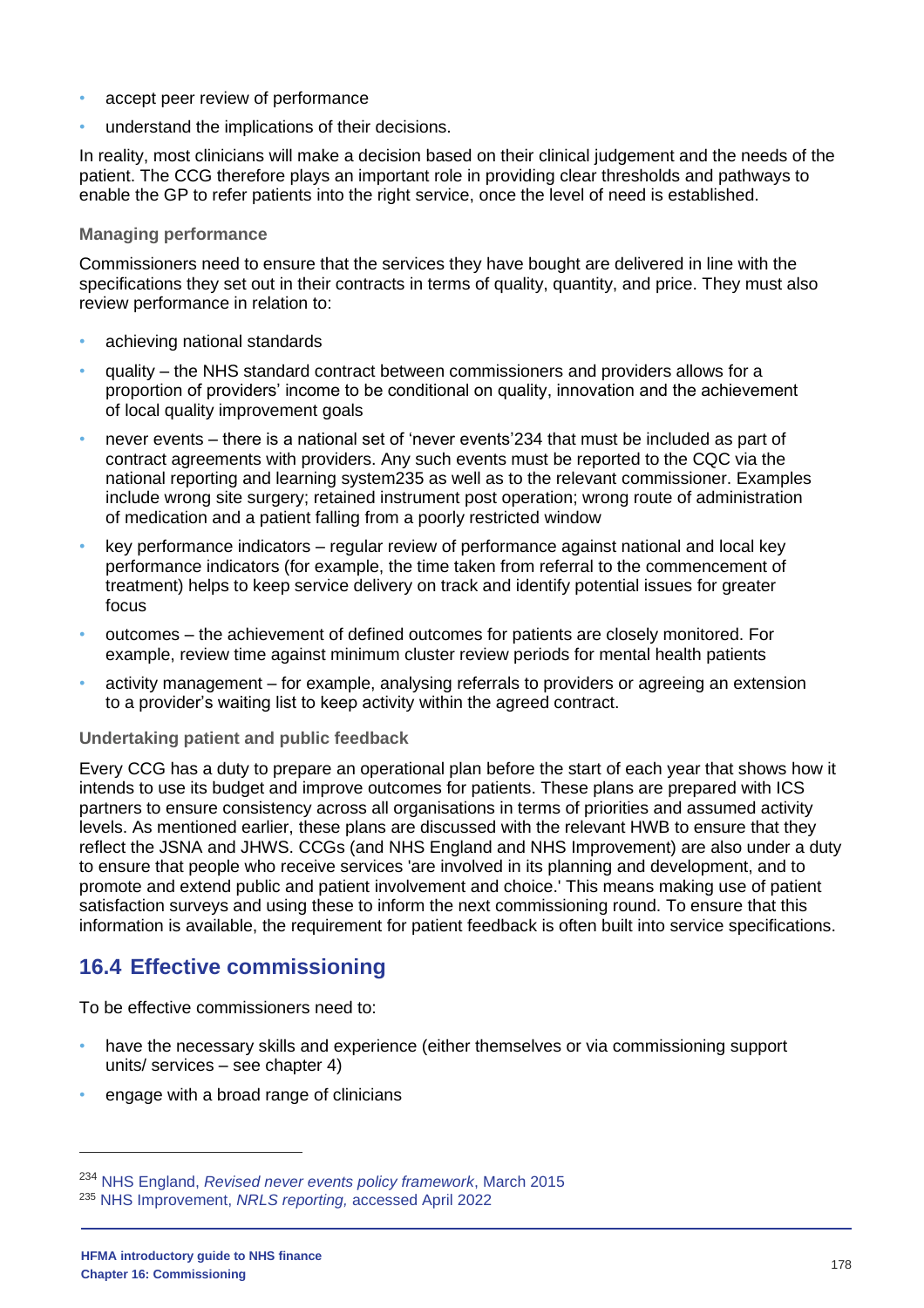- improve community engagement
- ensure choice for patients.

They must also have access to information and skills that will support their decisions. To help them in this area, a national information system known as the 'secondary uses service'  $(SUS)^{236}$  collects patient level activity information from providers and makes anonymised data available to commissioners.

Other important sources of information include:

- population risk assessments
- referral patterns CCGs monitor variations in referrals and query referral practice where appropriate
- details of past spending patterns and how this compares (for example, with other GP practices)
- information to monitor actual activity against plans and expenditure against budgets
- additional data made available by service providers.

These other sources of information are particularly important as CCGs do not have access to identifiable patient data: whilst ensuring patient confidentiality this means that understanding pathways and individuals' use of different services can be challenging. This situation is exacerbated when working with other public services such as local authorities.

## **16.5 Who are the commissioners in the NHS and how do they approach their responsibilities?**

The *Health and Social Care Act 2012* led to the creation of NHS England (now operating as NHS England and NHS Improvement) and GP led clinical commissioning groups (CCGs) both with a role in commissioning services for patients. The creation of CCGs placed primary care clinicians at the heart of the commissioning process – they are fully accountable for managing the funding they receive from NHS England and NHS Improvement and negotiating contracts with providers of services. NHS England and NHS Improvement also directly commissions some services itself and others jointly with CCGs.

Local authorities are also involved as they are responsible for health improvement and public health spending and are parties to pooled budgets<sup>237</sup> with CCGs. These organisations' structures, accountabilities and roles are described in chapters 4, 5 and 8 but it is worth noting here that they can use a number of different approaches – for example:

- NHS England and NHS Improvement commissions some services see chapter 4
- CCGs commission services themselves see chapter 5
- where it makes sense for the health economy as whole (for example, to achieve economies of scale), CCGs may work together collaboratively. This may mean using a lead commissioner approach where a single contract is negotiated by the lead commissioner with the local service provider and is managed across all member CCGs. NHS England and NHS Improvement has produced a model collaborative commissioning agreement for CCGs to use when working together in this way
- partnership working with local authorities. Since April 2013, local authorities have been responsible for public health activities and lead on health improvement and reducing health

<sup>236</sup> NHS Digital, *[Secondary uses service \(SUS\)](https://digital.nhs.uk/services/secondary-uses-service-sus)*, 2021

<sup>&</sup>lt;sup>237</sup> A type of partnership arrangement where NHS organisations and local authorities contribute an agreed level of resource into a single pot that is then used to commission or deliver health and social care services.